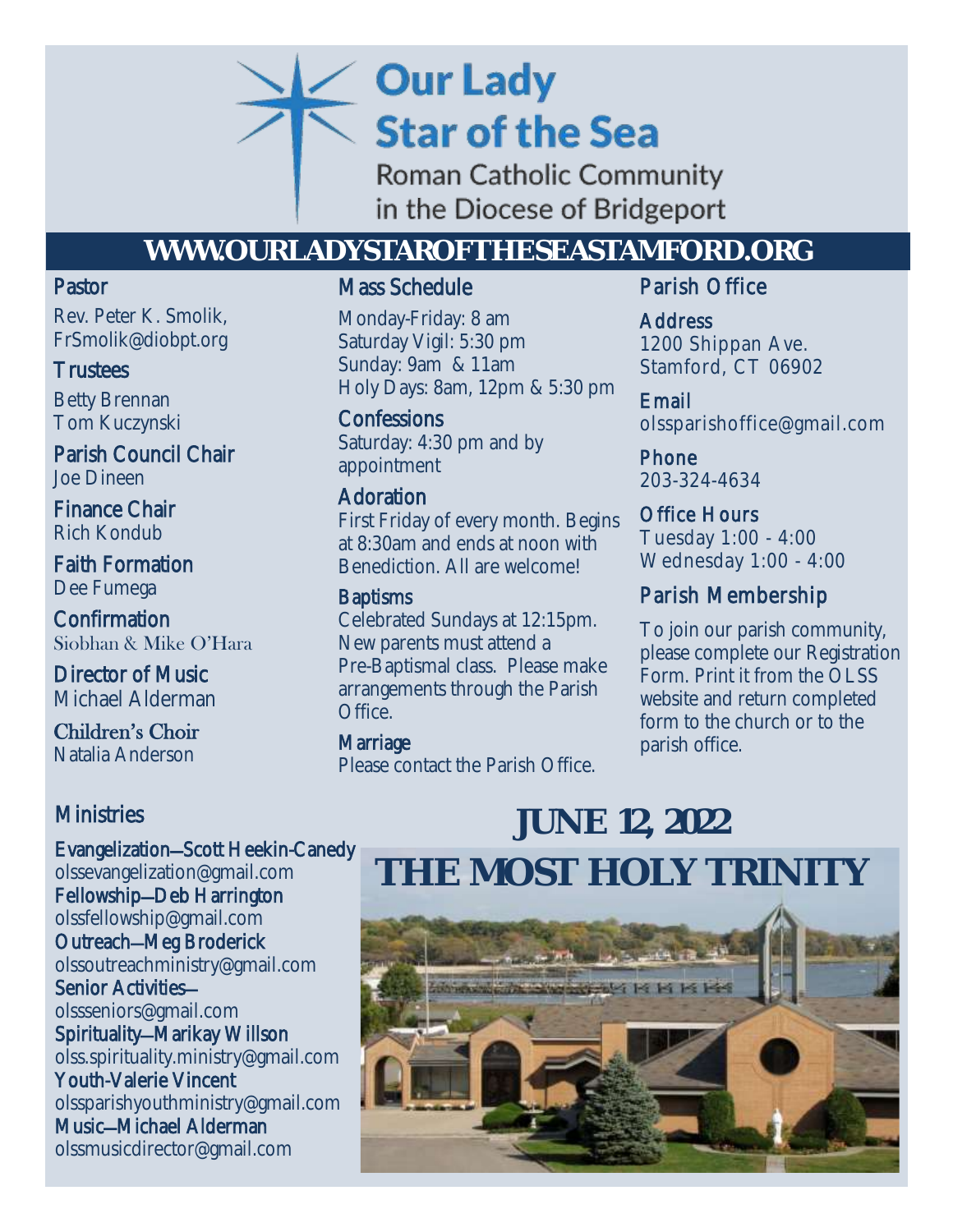### *The Most Holy Trinity \_\_\_\_\_\_\_\_\_\_\_\_\_\_\_\_\_\_\_\_\_\_\_\_ June 12, 2022*



*This week the Sanctuary Candle burns for the Barry Family requested by Deb Harrington.*



Mass Intentions

**SATURDAY, JUNE 11** 5:30pm **Stefan & George Szogedi** (req. by Tiriolo family) **SUNDAY, JUNE 12** 9:00am **Special Intention** 11:00am **Jose Pastilha** (req. by Elsa Neto) **MONDAY, JUNE 13** 8:00am **Karen Bender & Keith Bender** (req. by Dee Fumega) **TUESDAY, JUNE 14** 8:00am **Fr. Joseph V. Daly, CFM** (req. by Meg & Neil Broderick) **WEDNESDAY, JUNE 15** 8:00am **Felicia, Anna & Franciszek Urban** (req. by family) **THURSDAY, JUNE 16** 8:00am **Special Intention FRIDAY, JUNE 17** 8:00am **Special Intention SATURDAY, JUNE 18** 5:30pm **Jan Bajor** (req. by Barbara & Wojciech Iwaszkiewicz) **SUNDAY, JUNE 19** 9:00am **Giacomo & Rosa Masone** (req. by Angela Masone & family) 11:00am **Peter Cross** (req. by Anne Cross)



 **WEEKLY COLLECTION: This Year (6/5/22) \$2,704; Last Year (6/6/21) \$3,801;**

**Decade Five**: Contemplate God as three. All different while remaining one. The divine dance is being danced before you. Rest in what you see. Become what you see. We are all connected: God of the Holy Trinity, creation, our brothers and sisters, the animals, and the plants.

The rosary you have prayed celebrates the circle of connectedness and the intimate relationship we share with all things: a glimpse of the Trinity. ©LPi



#### THE MOST **HOLY TRINITY**

"He will glorify me,<br>because he will take from<br>what is mine and declare<br>it to you. Everything that<br>the Father has is mine; for this reason I told you<br>that he will take from<br>what is mine and declare<br>it to you." - Jn 16:14-15

In creative celebration of the Most Holy Trinity, pray a rosary with creation. Find a quiet place outside or sit near a window. Contemplate the amazing Divine Gift that is before you. Admire it. Study it. Become one with it. Ask for the guidance of Brother St. Francis as you pray: "*You, Holy Father, are King of heaven and earth. You are three in one, God above all gods. You are good, all good, and supreme good, Lord God, living and true. You are love. You are beauty. You are gentleness. You are joy. You are hope and happiness.*" Admire the wonder and majesty of God in all that is around you. Ask for wisdom and understanding.

Begin each decade with the Our Father and conclude with the Glory Be.

**Decade one**: Contemplate God the Father. As you pray each bead with a Hail Mary, get lost in the grandeur of all that you see. Imagine the thousands and thousands of years of history that is before you. Envision a time when nothing existed. What is nothing? Lift your eyes, heart, and soul to the power and magnificence of the universe, its expanse and its endlessness. You are one with it all. God's creative power.

**Decade two**: Contemplate God the Son. Behold the squirrels, birds, and critters all conducting life's business. They have heartbeats just like yours. Praying each bead, become one with the incarnate divine life that flows through you and flows with the smallest of creatures. It is holy innocence and blessed life. Tenderness. Compassion, Mercy. Reverence. All want to be held, have a home, and be loved. God in all things. Emmanuel.

**Decade three**: Contemplate God the Holy Spirit. The changing of times and seasons happens often without notice. It is all within God's care and guided. We all belong. Behold the living, dying, and rising to new life. You are one with all time from beginning into eternity.

**Decade Four**: Contemplate God as One.